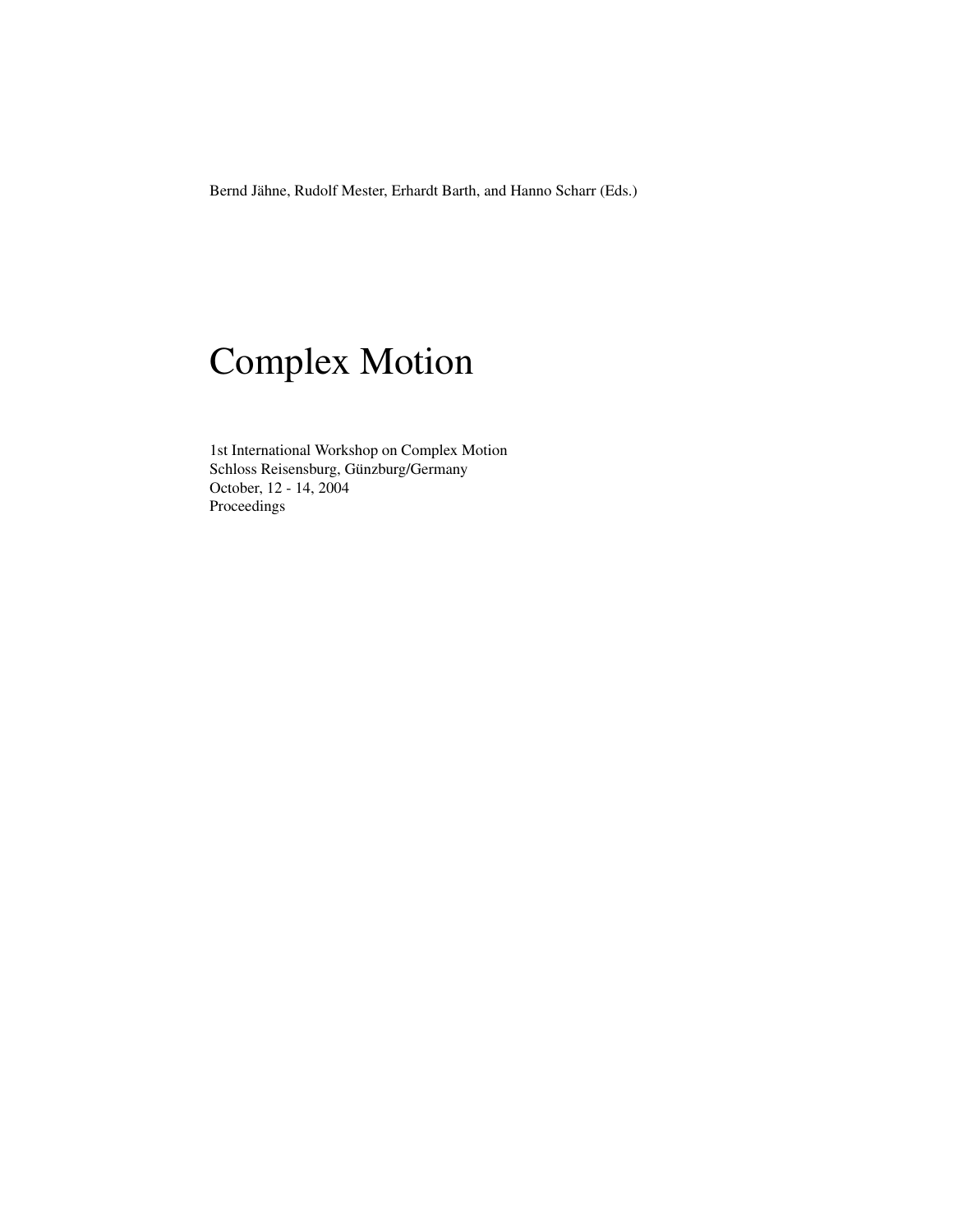# Divide-and-Conquer Strategies for Estimating Multiple Transparent Motions

Cicero Mota<sup>1</sup>, Ingo Stuke<sup>2</sup>, Til Aach<sup>2</sup>, and Erhardt Barth<sup>1</sup>

<sup>1</sup> Institute for Neuro- and Bioinformatics, University of Luebeck, Germany {mota, barth}@inb.uni-luebeck.de <sup>2</sup> Institute for Signal Processing, University of Luebeck, Germany {aach, stuke}@isip.uni-luebeck.de

Abstract Transparent motions are additive or multiplicative superpositions of moving patterns and occur due to reflections, semi-transparencies, and partial occlusions. The estimation of transparent motions remained a challenging nonlinear problem. We here first linearize the problem in a way which makes it accessible to the known methods used for the estimation of single motions, such as structure tensor, regularization, block matching, Fourier methods, etc. We present the results for two motion layers but there is no limit to the number of layers. Finally, we present a way to categorize different transparent-motion patterns based on the rank of a generalized structure tensor.

# 1 Introduction

Motion estimation is a core problem in computer vision - see for example [1–3] in this volume. Most motion models used in standard applications are still rather simple and thus fail with more complex motion patterns. As a particular class of complex motion patterns, the multiple transparent motions treated here are additive or multiplicative superpositions of single moving patterns and occur due to reflections, semitransparencies, and partial occlusions.

An algorithm for the estimation of two transparent motions was first proposed by Shizawa and Mase [4]. A layered representation of image sequences was presented in [5] and approaches based on nulling filters and velocity-tuned mechanisms have been proposed in [6,7]. A phase-based solution for the estimation of two transparent overlaid motions and the separation of the image layers was proposed by Vernon [8], and a solution for the separation of the image layers by using the constrained least-squares method was proposed in [9]. However, the estimation of transparent motions and the separation of the corresponding layers remained a challenging nonlinear problem [10]. Here we show how this problem can be naturally split into a linear and a nonlinear part. The linear part is then accessible to known methods used for the estimation of single motions, such as methods based on the structure tensor, regularization, block matching, Fourier analysis, etc. This becomes very useful since, in our approach, the nonlinear part has a closed-form solution. For simplicity, we restrict ourselves to the case of only two transparent motions at a given location in the image. This is certainly the most likely case in applications but, theoretically, our solutions are not limited by the number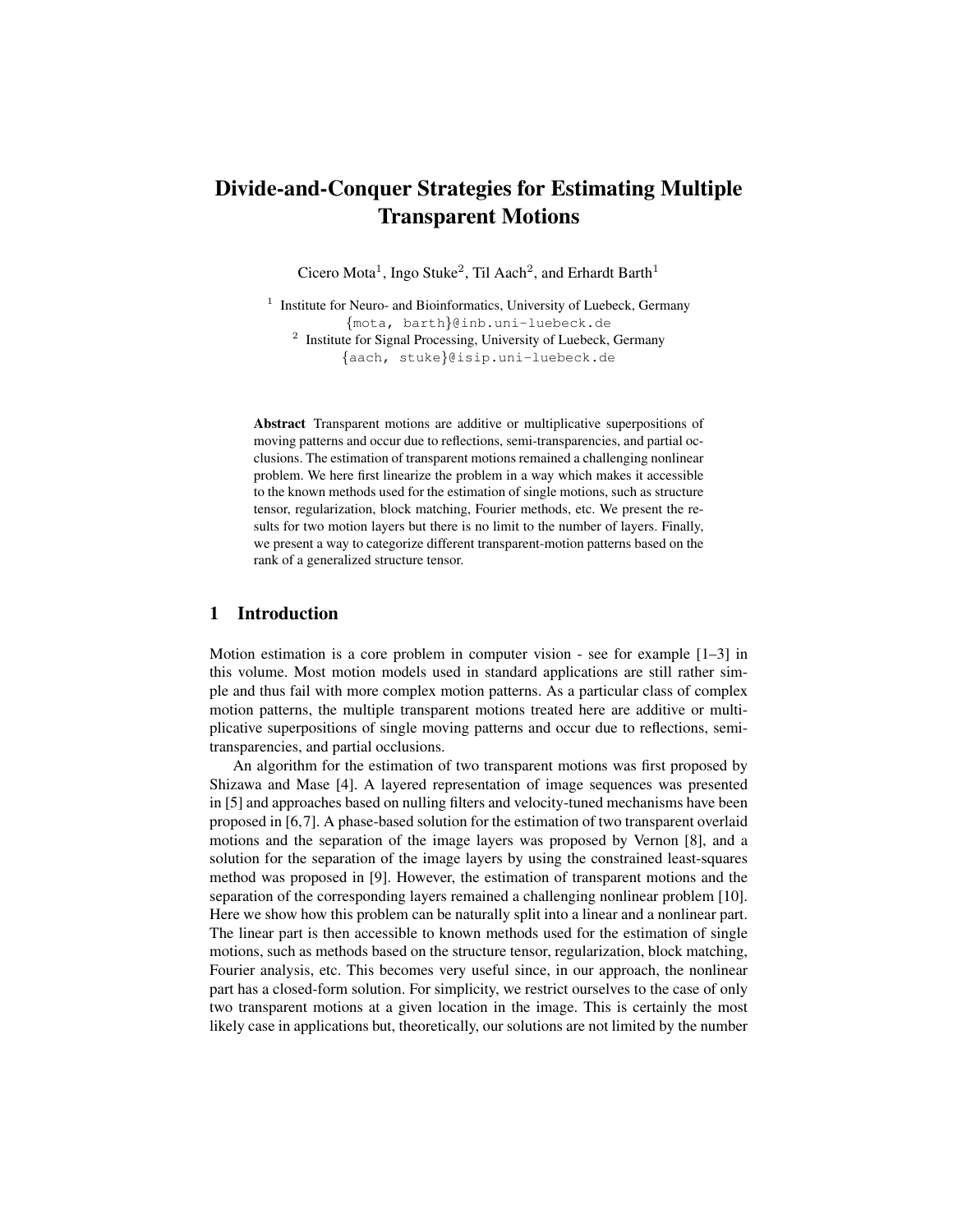of transparent layers. In fact, our results are presented such that the generalization to more than two layers is straightforward and the principle of how to generalize has been presented before [11–14]. Moreover, our approach provides confidence measures that allow for the categorization of different motion patterns and for the automatic detection of the number of moving layers. A related problem is the estimation of multiple global motions - see [15, 16] in this volume.

This paper is organized as follows. Section 2 introduces a differential constraint equation for transparent motions. The problem is then split into a linear and a nonlinear part. Two different algorithms to solve the linear part are presented and the nonlinear part is solved analytically. Section 3 introduces a Fourier domain constraint for transparent motions. The goal is to estimate the phase shifts corresponding to the motion vectors. The problem is, again, solved by splitting into linear and nonlinear parts. We show how to use the estimated phase shifts for separation of the image layers. Finally, the Fourier constraint is transformed back to the space domain to obtain a block matching constraint. Experimental results are presented for synthetic and real image sequences.

# 2 Differential Methods

Differential methods are based on the well-known constant brightness constraint equation [17], i.e., the motion field  $\mathbf{u} = (u_x, u_y)^T$  of an image sequence  $g(\mathbf{x}, t)$  is constrained by

$$
u_x g_x + u_y g_y + g_t = 0 \tag{1}
$$

where  $g_r = \partial g/\partial r$ ,  $r \in \{x, y, t\}$ . We write the above equation in short form as  $\alpha(\mathbf{u})g(\mathbf{x},t) = 0$ , where  $\alpha(\mathbf{u}) = u_x \partial/\partial x + u_y \partial/\partial y + \partial/\partial t$ . Next, a similar constraint will be derived for an additive model of transparent motions.

Constraint Equation for Transparent Motions. We consider an additive superposition of two image sequences (layers)  $f(\mathbf{x}, t) = g_1(\mathbf{x}, t) + g_2(\mathbf{x}, t)$ . If the motion fields are sufficiently smooth to be considered 'locally constant', the layers can be modeled as  $g_1(\mathbf{x}, t) = \varphi_1(\mathbf{x} - t\mathbf{u})$  and  $g_2(\mathbf{x}, t) = \varphi_2(\mathbf{x} - t\mathbf{v})$  with constant motion fields u and v respectively. In this case, the operators  $\alpha(\mathbf{u})$  and  $\alpha(\mathbf{v})$  commute and we obtain the following constraint equation for the motion vectors [4]:

$$
\alpha(\mathbf{u})\alpha(\mathbf{v})f(\mathbf{x},t) = 0.
$$
 (2)

Since this transparent-motion constraint is nonlinear, the estimation of the motion vectors by the direct use of Equation (2) leads to non-convex problems. We overcome this difficulty by splitting the solution into a linear and a nonlinear part. By expanding Equation (2), we obtain

$$
c_{xx}f_{xx} + c_{yy}f_{yy} + f_{tt} + c_{xy}f_{xy} + c_{xt}f_{xt} + c_{yt}f_{yt} = 0
$$
\n(3)

where  $f_{rs} = \frac{\partial^2 f}{\partial r \partial s}$ ,  $r, s \in \{x, y, t\}$ ; and

$$
c_{xx} = u_x v_x
$$
  
\n
$$
c_{xt} = u_x + v_x
$$
  
\n
$$
c_{xy} = u_x v_y + u_y v_x
$$
  
\n
$$
c_{yy} = u_y v_y
$$
  
\n(4)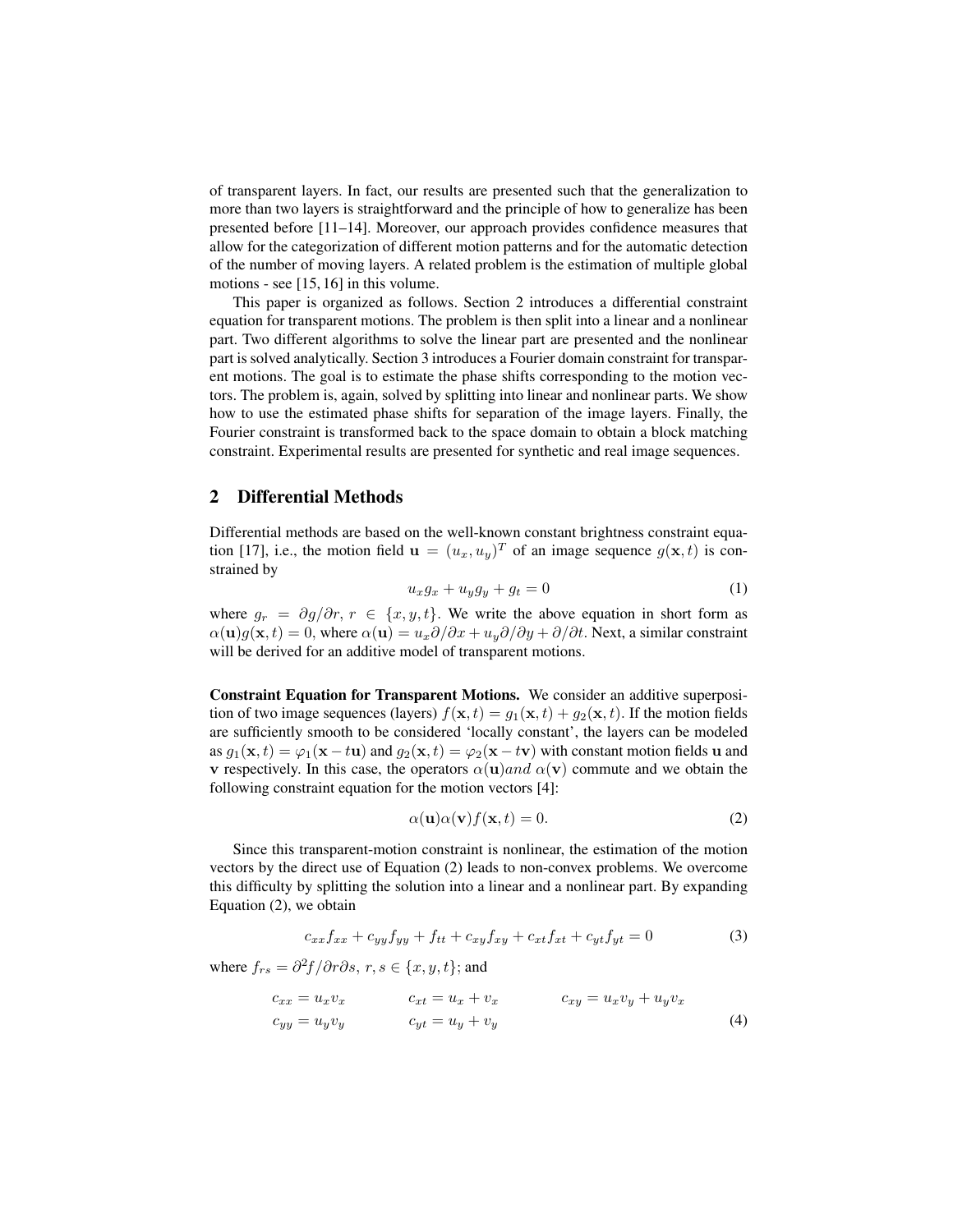are the so-called *mixed motion parameters.* In case of a multiplicative superposition  $f(\mathbf{x},t) = g_1(\mathbf{x},t)g_2(\mathbf{x},t)$ , the constraint is the same except for  $f_{rs} = f \frac{\partial^2 f}{\partial r \partial s}$  $\frac{\partial f}{\partial r}$   $\frac{\partial f}{\partial s}$  [18]. The introduction of the mixed motion parameters splits, in a natural way, the problem of transparent motion estimation in two parts: a linear part where we solve for the parameters  $c_{rs}$ ,  $r, s \in \{x, y, t\}$ ; and a nonlinear part where we solve Equation (4) for the motion vectors. Since Equation (3) is linear we can use different methods for the estimation of the mixed motion parameters. We will describe some of these methods in Section 2.1.

#### 2.1 Linear Part: Estimation of the Mixed Motion Parameters

The Structure Tensor. Let time be parameterized such that Equation (1) reads

$$
\tilde{u}_x g_x + \tilde{u}_y g_y + u_t g_t = 0 \tag{5}
$$

with a unity parameter vector  $\mathbf{u}_{e} = (\tilde{u}_x, \tilde{u}_y, u_t)^T$ . If the variables  $g_x, g_y, g_t$  are independent with equal variances and  $\mathbf{u}_e$  is constant, the best fit  $\hat{\mathbf{u}}_e$ , in a *least-squares* sense, is the minimizer of the functional

$$
E(\mathbf{u}_{e}) = \int |\mathbf{u}_{e} \cdot \nabla g(\mathbf{x}, t)|^{2} \omega(\mathbf{x}, t) d\Omega,
$$
 (6)

where  $\Omega$  is a neighborhood of the point of interest and  $\omega(\mathbf{x}, t)$  is an weighting function. Therefore,  $\hat{u}_e$  is the minimal eigenvector of the *structure tensor* [19]

$$
\mathbf{J}_1 = \int \nabla g(\mathbf{x}, t) \otimes \nabla g(\mathbf{x}, t) \,\omega(\mathbf{x}, t) \,\mathrm{d}\Omega. \tag{7}
$$

The motion vector is then recovered from  $\hat{u}_e/\hat{u}_t$ .

For the mixed motion parameters, we proceed in analogy and look for a unity minimizer  $\mathbf{c}_e = (c_{xx}, c_{yy}, c_{tt}, c_{xy}, c_{xt}, c_{yt})^T$  of the functional

$$
E(\mathbf{c}_{e}) = \int |\mathbf{c}_{e} \cdot \mathbf{f}_{(2)}(\mathbf{x}, t)|^{2} \omega(\mathbf{x}, t) d\Omega,
$$
\n(8)

where  $\mathbf{f}_{(2)} = (f_{xx}, f_{yy}, f_{tt}, f_{xy}, f_{xt}, f_{yt})^T$ . Note that  $c_{tt}$  replaces 1 as the coefficient of  $f_{tt}$  in Equation (3). Again, the optimal estimator  $\hat{c}_e$  is the minimal eigenvector of

$$
\mathbf{J_2} = \int \mathbf{f}_{(2)}(\mathbf{x},t) \otimes \mathbf{f}_{(2)}(\mathbf{x},t) \,\omega(\mathbf{x},t) \,\mathrm{d}\Omega \tag{9}
$$

and the mixed motion parameters are recovered from  $\hat{\mathbf{c}}_{e}/\hat{c}_{tt}$  [11].

*Confidence Measures.* Clearly the estimator  $\hat{c}_e$  ( $\hat{u}_e$ ) is reliable only if the minimal eigenvalue of  $J_2$  (or  $J_1$ ) is small compared to the others (ideally, exactly one eigenvalue should be zero). Therefore, confidence for the quality of the estimation can be derived from the eigenvalues of  $J_N$ ,  $N = 1, 2$ . however, it is useful to know the confidence before the estimation is performed. Let  $H_N, K_N, S_N$  represent the trace, the determinant, and the sum of the central minors of  $J_N$  respectively. These numbers scale as  $K^{1/m} \le (S/m)^{1/(m-1)} \le H/m$  (with  $m = (N+1)(N+2)/2$ ). In the ideal (noise free) case of only one zero eigenvalue, we have  $K = 0$ ,  $S \neq 0$  and in practice the above scaling relation can be used to define confidence measures [11].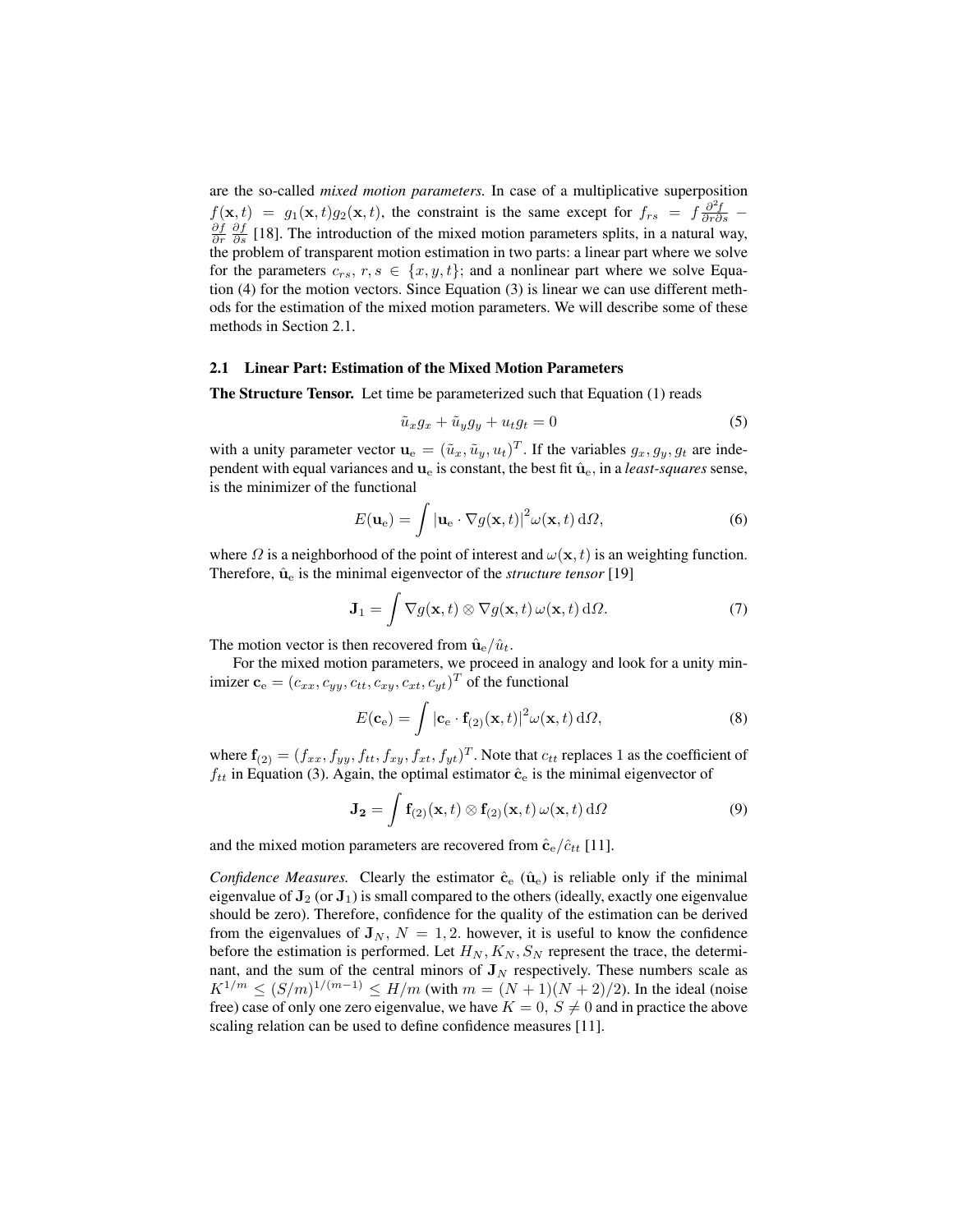| Moving Pattern      | $\operatorname{rank} \boldsymbol{J}_1 \operatorname{rank} \overline{\boldsymbol{J}_2}$ |   |
|---------------------|----------------------------------------------------------------------------------------|---|
|                     |                                                                                        |   |
|                     |                                                                                        |   |
| $+1$                | 2                                                                                      | 2 |
|                     | 2                                                                                      | 3 |
| $\bullet +$         | $\mathcal{R}$                                                                          |   |
| $\bullet + \bullet$ | 3                                                                                      | 5 |
| others              |                                                                                        |   |

Table 1. Different motion patterns (first column) and the ranks of the generalized structure tensors for 1 and 2 motions respectively (columns 2 and 3). Bars indicate motions of 1D (straight) patterns and filled circles motions of 2D patterns - see text for further details. The shown correspondences between the different motion patterns and the ranks of the two tensors can be used to identify the different motion patterns. In general, the rank of  $J_N$ ,  $N = 1, 2, ...$  induces a natural order of complexity for patterns consisting of  $N$  additive layers [12].

*Local Categorization of the Moving Patterns.* Besides allowing for motion estimation, the structure tensor allows for a local categorization of the moving pattern  $\varphi$ : rank  $J_1 = 0$  corresponds to regions with constant intensity ( $\circ$ ) and any motion vector is admissible in this region; rank  $J_1 = 1$  corresponds to the motion of a straight pattern (|), in this case admissible motion vectors are constrained by a line; other moving patterns ( $\bullet$ ) correspond to the rank  $J_1 = 2$ ; and non-coherent motion like noise, appearing and disappearing objects, etc. correspond to rank  $J_1 = 3$ . Remarkably, in the case of transparent motions, the categorization of the moving patterns is again accessible through the rank  $J_2$ . Table 1 summarizes these correspondences. For further details see [12].

Regularization. Here we show how to apply a Horn-Schunck-type regularization method for the estimation of the mixed motion parameters. To emphasize the dependency on c, we rewrite Equation (3) as  $\mathbf{c} \cdot \mathbf{f}_{(2) \cdot \mathbf{r}} + f_{tt} = 0$ , where  $\mathbf{f}_{(2) \cdot \mathbf{r}} = (f_{xx}, f_{yy}, f_{xy}, f_{xt}, f_{yt})^T$ . At a given time, we then look for a field  $\mathbf{c} = (c_{xx}, c_{yy}, c_{xy}, c_{xt}, c_{yt})^T$  that minimizes the functional

$$
\int \frac{1}{\lambda^2} |\mathbf{c} \cdot \mathbf{f}_{(2)r} + f_{tt}|^2 + |\nabla \mathbf{c}|^2 d\Omega , \qquad (10)
$$

where  $\lambda = \lambda(\mathbf{x})$ . The Euler-Lagrange equation is

$$
(\mathbf{c} \cdot \mathbf{f}_{(2) \mathbf{r}} + f_{tt}) \mathbf{f}_{(2) \mathbf{r}} = \lambda^2 \Delta \mathbf{c}
$$
 (11)

Using the approximation  $h^2 \Delta \mathbf{c} \approx \check{\mathbf{c}} - \mathbf{c}$ , where h is a normalization constant assimilated by  $\lambda$ , and solving for c, we obtain a Gauss-Seidel iteration step defined by

$$
\mathbf{c}^{k+1} = \check{\mathbf{c}}^k - \frac{\check{\mathbf{c}}^k \cdot \mathbf{f}_{(2)\mathrm{r}} + f_{tt}}{\lambda^2 + \left| \mathbf{f}_{(2)\mathrm{r}} \right|^2} \mathbf{f}_{(2)\mathrm{r}}.\tag{12}
$$

This iteration step defined by (12) can be implemented either directly as in [20], by simple methods like *successive over-relaxation* or by more sophisticated methods like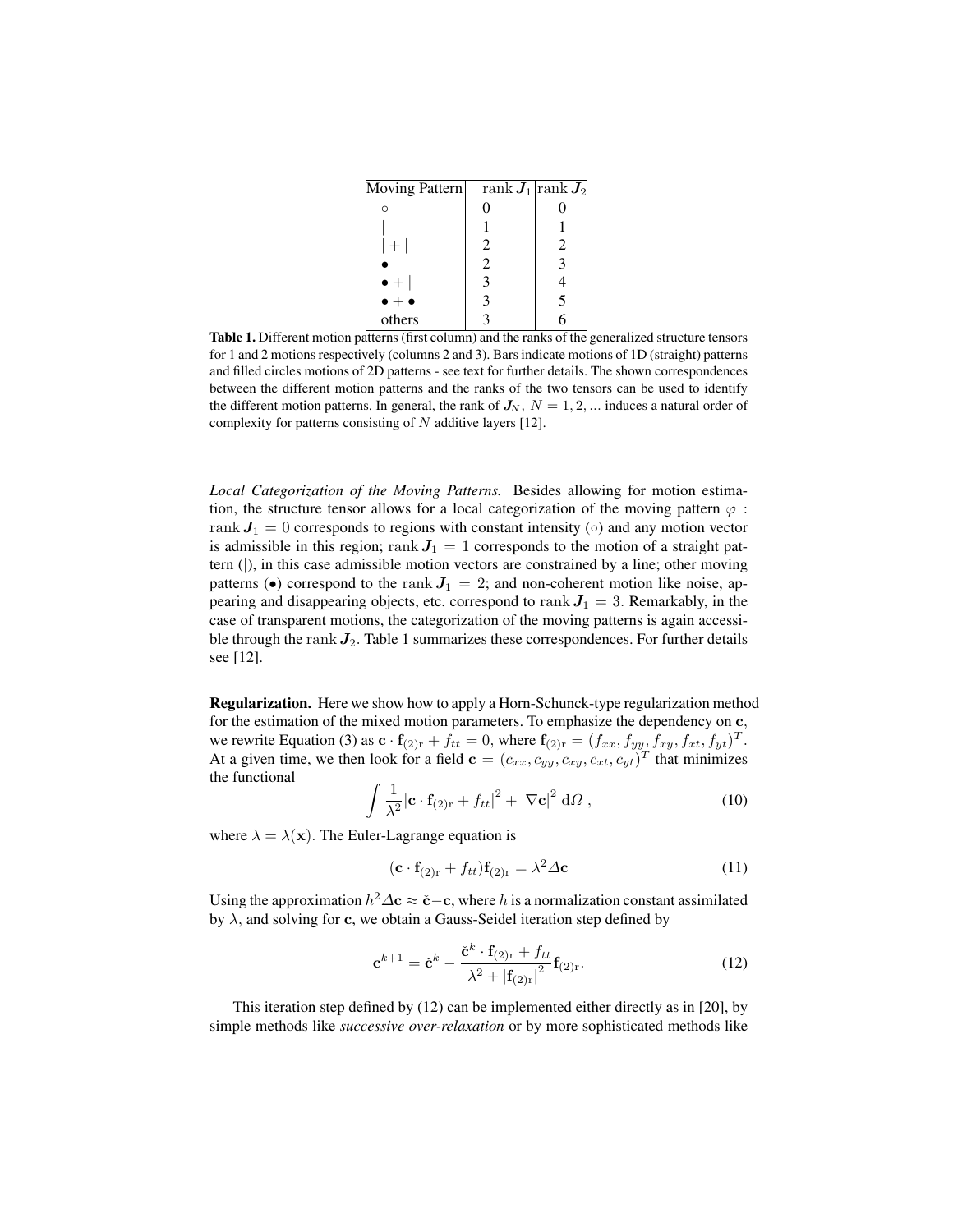*multi-grid relaxation*. Next, we show how to solve for the motion vectors u and v given c.

#### 2.2 Nonlinear Part: Solving for the Motion Vectors

The key to our solution is the interpretation of the motion vectors as complex numbers [11], i.e.,  $u = u_x + ju_y$ , and  $v = v_x + jv_y$  and the observation that

$$
uv = c_{xx} - c_{yy} + jc_{xy} = A_0, \quad u + v = c_{xt} + jc_{yt} = A_1.
$$
 (13)

In the above equations, the last equalities are just the definitions of  $A_0$  and  $A_1$ . Hence, the motion vectors can be recovered as the roots of the complex polynomial

$$
Q_2(z) = (z - u)(z - v) = z^2 - A_1 z + A_0 \tag{14}
$$

since the coefficients of  $Q_2(z)$  depend only on the mixed motion parameters. However, Equation (4) is a over-determined system of equations for the motion vectors. Consequently, not all possible values for the mixed motion parameters vector c correspond to motion vectors. To better understand this issue, we consider Equations (2) and (3) in the Fourier domain where they become

$$
(u_x \xi_x + u_y \xi_y + \xi_t)(v_x \xi_x + v_y \xi_y + \xi_t) \mathbf{F}(\xi_x, \xi_y, \xi_t) = 0
$$
\n(15)

and

$$
(c_{xx}\xi_x^2 + c_{yy}\xi_y^2 + c_{tt}\xi_t^2 + c_{xy}\xi_x\xi_y + c_{xt}\xi_x\xi_t + c_{yt}\xi_y\xi_t)\mathbf{F}(\xi_x, \xi_y, \xi_t) = 0 \tag{16}
$$

respectively.  $\mathbf{F}(\xi_x, \xi_y, \xi_t)$  represents the Fourier transform of  $\mathbf{f}(x, y, t)$ . Therefore, fitting the motion vectors  $u, v$  to Equation (2) is equivalent to fitting two planes to the support of  $\mathbf{F}(\xi_x, \xi_y, \xi_t)$  while fitting a parameter vector c to Equation (3) is equivalent to fitting a quadric to the support of  $\mathbf{F}(\xi_x, \xi_y, \xi_t)$ . Such a quadric represents two planes if and only if its associated matrix has exactly two nonzero eigenvalues of opposite signs. Therefore, we conclude that a vector c of mixed motion parameters corresponds to two motion vectors if and only if

$$
\begin{vmatrix} c_{xx} & \frac{c_{xy}}{2} & \frac{c_{xt}}{2} \\ \frac{c_{xy}}{2} & c_{yt} & \frac{c_{yt}}{2} \\ \frac{c_{xt}}{2} & \frac{c_{yt}}{2} & c_{tt} \end{vmatrix} = 0 \text{ and } \begin{vmatrix} c_{xx} & \frac{c_{xy}}{2} \\ \frac{c_{xy}}{2} & c_{yy} \end{vmatrix} + \begin{vmatrix} c_{xx} & \frac{c_{xt}}{2} \\ \frac{c_{xt}}{2} & c_{tt} \end{vmatrix} + \begin{vmatrix} c_{yy} & \frac{c_{yt}}{2} \\ \frac{c_{yt}}{2} & c_{tt} \end{vmatrix} < 0.
$$
 (17)

The role of the above conditions is to exclude the case when Equation (3) is valid but the Fourier transform of the motion signal is not restricted to two planes.

#### 2.3 Experimental Results.

Figure 1 shows results for a synthetic image sequence with transparent motions. The algorithm first determines one motion using  $J_1$  if the confidence for one motion is high. If the confidence test fails  $(H_1 > \epsilon_0, K_1^{2/3} > \epsilon_1 S_1)$ , two motions are estimated by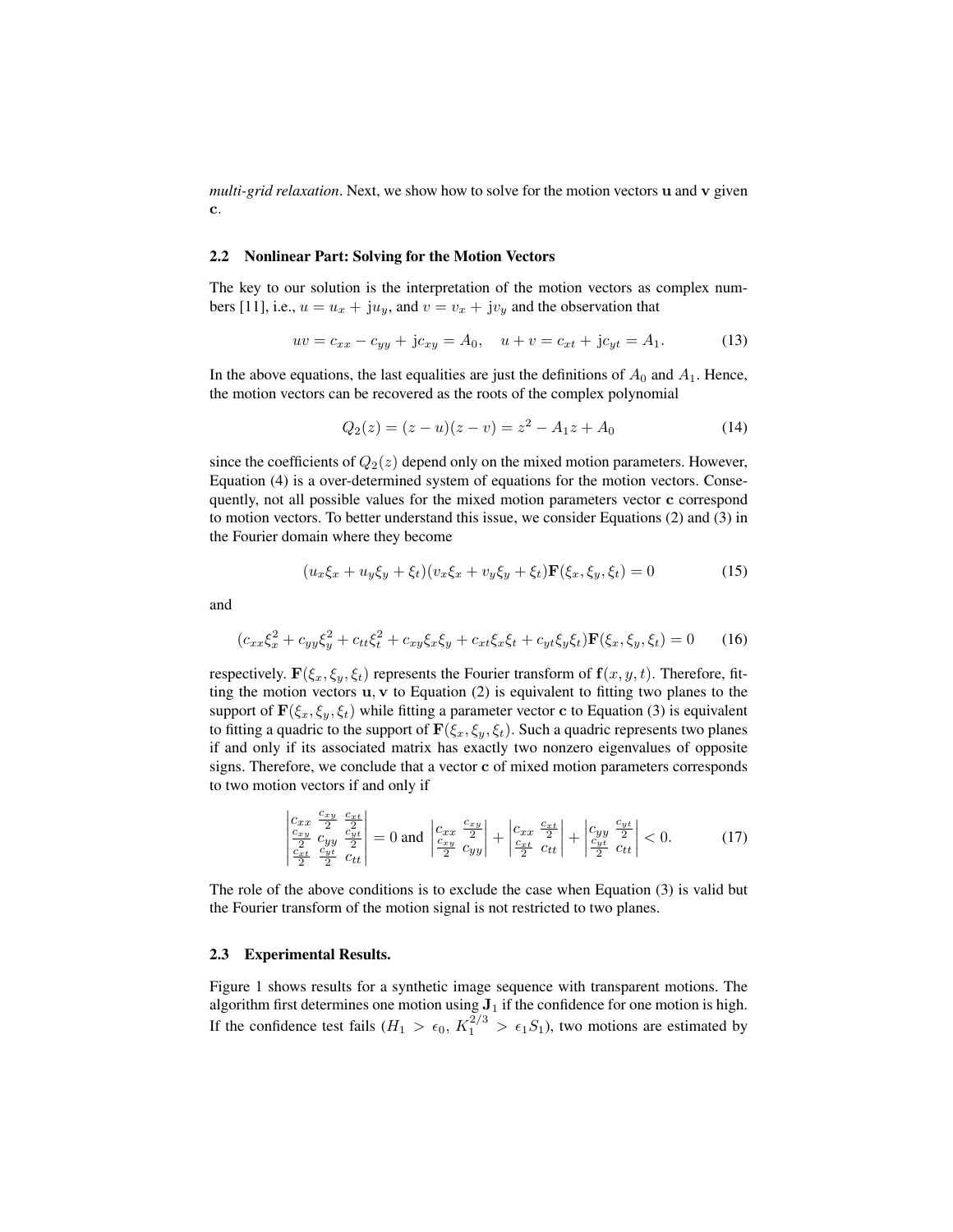

Figure 1. Results for synthetic data: (a) the central frame of a synthetic input sequence to which dynamic noise with an SNR of 35 dB was added; (b) the estimated motion fields; (c) the segmentation defined by confidence for one (black) and two (white) motions. The background moved down and the foreground square to the right, the superposition of the two was additive. The means/standard-deviations for the components of the estimated motion fields are  $(0.0002/0.0029, 1.0001/0.0043)$  and  $(1.0021/0.0134, 0.0003/0.0129)$ .

using  $J_2$ . If confidence for two motions fails ( $K_2^{5/6} > \epsilon_2 S_2$ ) no motion is estimated (although this procedure could be extended for an arbitrary number of motions). The values  $\epsilon_0 = 0.001$ ,  $\epsilon_1 = 0.2$ ,  $\epsilon_2 = 0.3$  were used for the confidence parameters. We used  $[1, 0, -1]^T[1, 1, 1]$  as first order derivative filter, an integration window of  $5 \times 5 \times 5$ pixels and a weight function of  $\omega = 1$ . Second-order derivatives were obtained by applying the first order filter two times. Figure 2 shows results for more realistic image sequences. The Gauss-Seidel iteration (Equation 12) was applied to estimate the motion fields for both sequences. Gaussian derivatives with  $\sigma = 1$  and a kernel size of 7 pixels were used for first order derivatives. Again, second order derivatives were obtained by applying the first-order filter twice. The parameter  $\lambda = 1$  and 200 iterations were used. Even better results could be obtained with optimized filters - see [21] in this volume.

#### 3 Extensions

#### 3.1 Phase-Based Approach

Frequency-domain based approaches to transparent motions are based on the observation that motion induces a phase shift [8, 14, 22]. For transparent motions, the multiple phase shifts lead to the following equations.

#### The Constraint Equations

$$
F_{t_k}(\omega) = \phi_1^k G_1(\omega) + \phi_2^k G_2(\omega), \qquad k = 0, \dots
$$
 (18)

To obtain the phase shifts from these constraints, we first simplify notation by setting  $\Phi_k = (\phi_1^k, \phi_2^k)$  and  $\mathbf{G} = (G_1, G_2)$ . We then obtain the following expressions:

$$
F_{t_k} = \Phi_k \cdot \mathbf{G}, \qquad k = 0, \dots \tag{19}
$$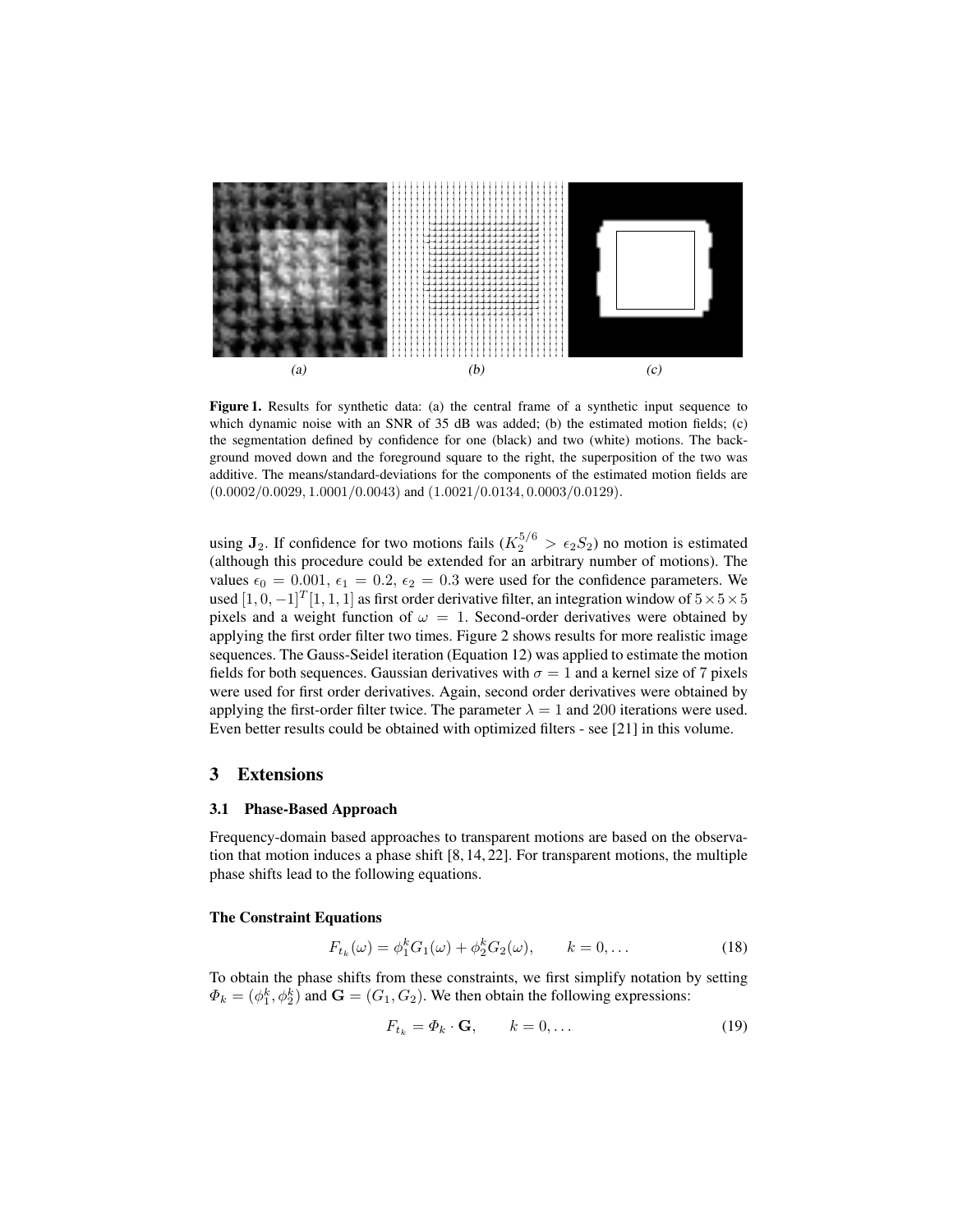



Figure 2. Results for natural images with synthetic, additive motions (up and to the right): (a) the central frame of the input sequence; (b) the result of applying  $\alpha(\hat{u})$  to (a); (c) the result of applying  $\alpha(\hat{v})$  to (a). The errors/standard-deviations of the estimated motion components are (0.9956/0.0106, −0.0032/0.0101) and (−0.0101/0.0129, 0.9868/0.0144). Results for a real sequence: panels (d), (e) and (f) correspond to (a), (b), and (c) above. In this movie, the Mona-Lisa painting moves to the right and a right-moving box is transparently over-imposed due to reflections. The quality of the motion estimation is here demonstrated by showing how well the motion layers are separated.

Our goal now is to obtain the phase-components vector  $\Phi_1 = (\phi_1, \phi_2)$  by cancellation of the unknown Fourier-transforms vector G of the image layers in the system above. First, we define the polynomial

$$
p(z) = (z - \phi_1)(z - \phi_2) = z^2 + a_1 z + a_2 \tag{20}
$$

with unknown coefficients  $a_1 = -(\phi_1 + \phi_2), a_2 = \phi_1 \phi_2$ . Now the phase terms  $\phi_1, \phi_2$ are the roots of  $p(z)$ , i.e.,  $p(\phi_n) = 0$ , for  $n = 1, 2$ . Second, we observe that

$$
F_{t_{m+2}} + a_1 F_{t_{m+1}} + a_2 F_{t_m} = (\Phi_{m+2} + a_1 \Phi_{m+1} + a_2 \Phi_m) \cdot \mathbf{G} \tag{21}
$$

$$
= (\phi_1^m p(\phi_1), \phi_2^m p(\phi_2)) \cdot \mathbf{G} = 0 \tag{22}
$$

and

$$
F_{t_{m+2}} = -a_2 F_{t_m} - a_1 F_{t_{m+1}} \qquad m = 0, \dots \tag{23}
$$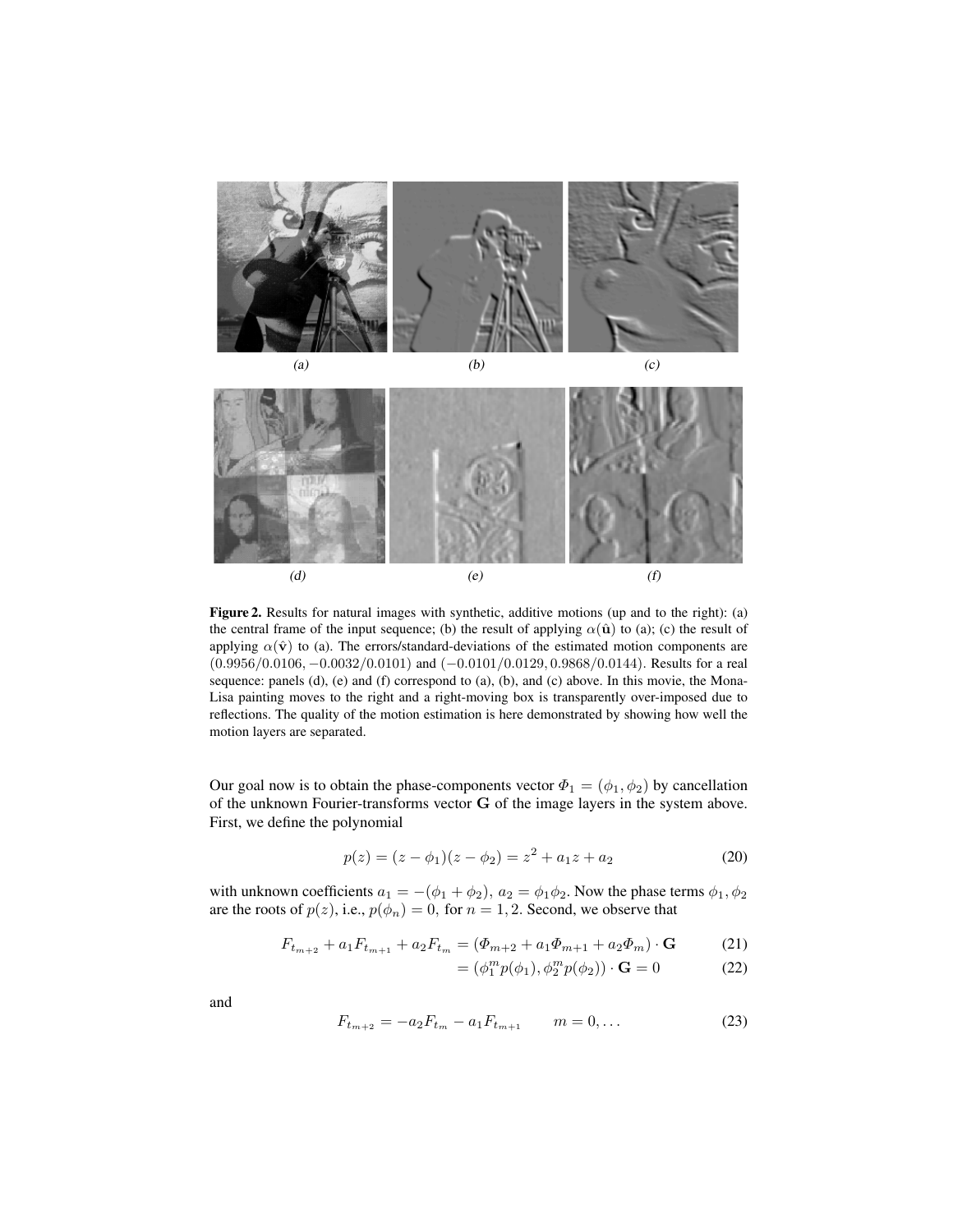**Solving for the Phase Shifts.** To solve for the phase shifts we apply again the strategy of splitting the problem into linear and nonlinear parts. First, we solve Equations (23) for  $a_1, a_2$  (linear part). Second, we obtain the unknown phase changes  $\phi_1, \phi_2$  as the roots of  $p(z)$  (nonlinear problem).

Since we have two unknowns, we need at least two equations for solving for  $a_1, a_2$ . Therefore we consider the first two Equations of (23), i.e.

$$
\begin{pmatrix} F_{t_2} \\ F_{t_3} \end{pmatrix} = - \begin{pmatrix} F_{t_0} & F_{t_1} \\ F_{t_1} & F_{t_2} \end{pmatrix} \begin{pmatrix} a_2 \\ a_1 \end{pmatrix} . \tag{24}
$$

Clearly, we can obtain  $a_1, a_2$  only if the matrix in the above equation is nonsingular. Nevertheless, in case of a singular but nonzero matrix, we can still obtain the phase shifts. To understand why, we will discuss all the cases in which  $A$  is singular. First note that the matrix A nicely factors as

$$
\mathbf{A} = \begin{pmatrix} F_{t_0} & F_{t_1} \\ F_{t_1} & F_{t_2} \end{pmatrix} = \mathbf{B} \begin{pmatrix} G_1 & 0 \\ 0 & G_2 \end{pmatrix} \mathbf{B}^T
$$
 (25)

where

$$
\boldsymbol{B} = \begin{pmatrix} 1 & 1 \\ \phi_1 & \phi_2 \end{pmatrix} . \tag{26}
$$

Therefore,

$$
\det \mathbf{A} = G_1 G_2 (\phi_1 - \phi_2)^2. \tag{27}
$$

It follows that there are only two non-exclusive situations where the matrix  $\vec{A}$  can become singular: (i) the Fourier transform of at least one layer vanishes at the frequency  $\omega$ , and (ii) the phase shifts are equal. Therefore, we have

1. rank  $A = 1$ : the possible cases are  $G_1 = 0$ ,  $G_2 \neq 0$ ;  $G_1 \neq 0$ ,  $G_2 = 0$  or  $\phi_1 =$  $\phi_2, G_1 + G_2 \neq 0$  and we can compute the double phase or one of the two distinct phases from

$$
F_{t_1} = F_{t_0} \phi. \tag{28}
$$

2. rank  $\mathbf{A} = 0$ : in this case  $G_1 = G_2 = 0$  or  $\phi_1 = \phi_2$ ,  $G_1 + G_2 = 0$  and all equations in (18) degenerate to

$$
F_{t_k} = 0, \quad k = 0, \dots \tag{29}
$$

Finally, Equation (27) implies that rank  $A \leq 1$  everywhere if and only  $\phi_1 = \phi_2$  everywhere, i.e., the image sequence does not have any transparent layers.

#### 3.2 Layer Separation.

Once the phase shifts are known, it is possible to obtain the transparent layers as follows:

$$
\begin{pmatrix} F_{t_0} \\ F_{t_1} \end{pmatrix} = \begin{pmatrix} 1 & 1 \\ \phi_1 & \phi_2 \end{pmatrix} \begin{pmatrix} G_1 \\ G_2 \end{pmatrix} . \tag{30}
$$

Note, however, that the separation is not possible at all frequencies. The problematic frequencies are those where two or more phase values are identical because the rank of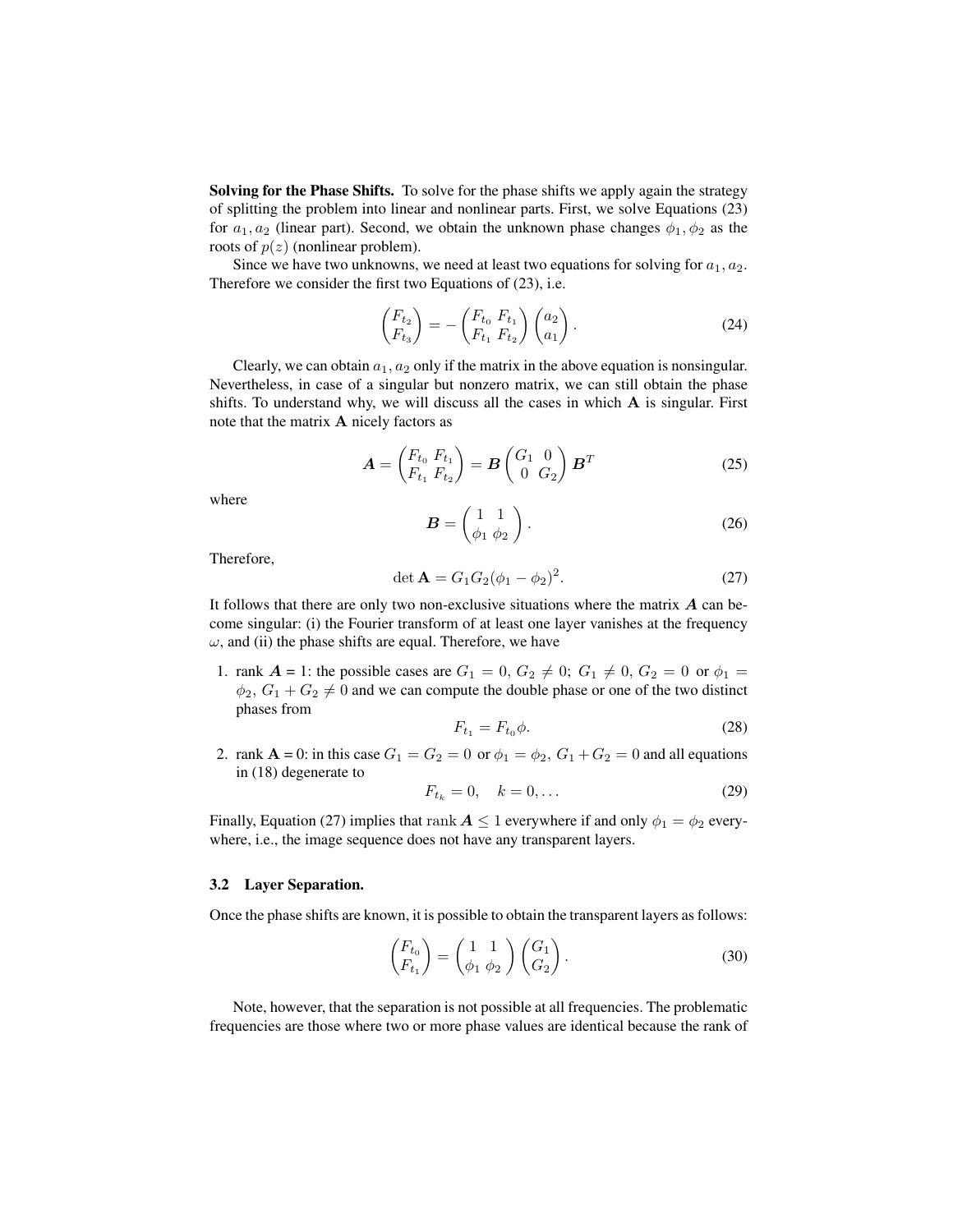

Figure 3. Results of layer separation. Shown are in (a) the same input as in Figure 2a, and in (b) and (c) the separated layers. The errors due to the still incomplete interpolation of missing frequencies are seen as oriented patterns.

the matrix B is then reduced. This is an important observation because it defines the support where multiple phases can occur by the following equation:

$$
\phi_1 = \phi_2 \iff e^{j(\mathbf{u} - \mathbf{v}) \cdot \omega \Delta t} = 1 \iff (\mathbf{u} - \mathbf{v}) \cdot \omega = 2k\pi, \qquad k = 0, \dots \tag{31}
$$

On the above defined lines, the Fourier transforms at the transparent layers cannot be separated. A possible solution would be to interpolate the values on these lines from the neighboring frequency values of the separated layers.

#### 3.3 Block Matching

The Block Matching Constraint. By transforming Equation (23) back to the space domain, we obtain the following block matching constraint equation for transparent motions [13]

$$
e(f, x, u, v) = f_0(x - u - v) - f_1(x - u) - f_1(x - v) + f_2(x) = 0.
$$
 (32)

From this constraint a number of different algorithms for the estimation of multiple motions can be derived. We here present a hierarchical algorithm which is based on a combination of statistical model discrimination and hierarchical decision making. First, a single-motion model is fitted to the sequence by exhaustive search. If the fit is poor, the single-motion hypothesis is rejected and the algorithm tries to fit two transparent motions. If the confidence for two motions is low, no motion is estimated.

The stochastic image sequence model. Apart from distortions and occlusions, the block matching constraint may differ from zero due to noise. Therefore additional information about the distribution of the noise can help to determine whether or not the difference between the best block matching fit and the true motion can be explained by the noise model. Different motion types lead to different noise distributions of the error signals. This can be used to select the most likely motion model.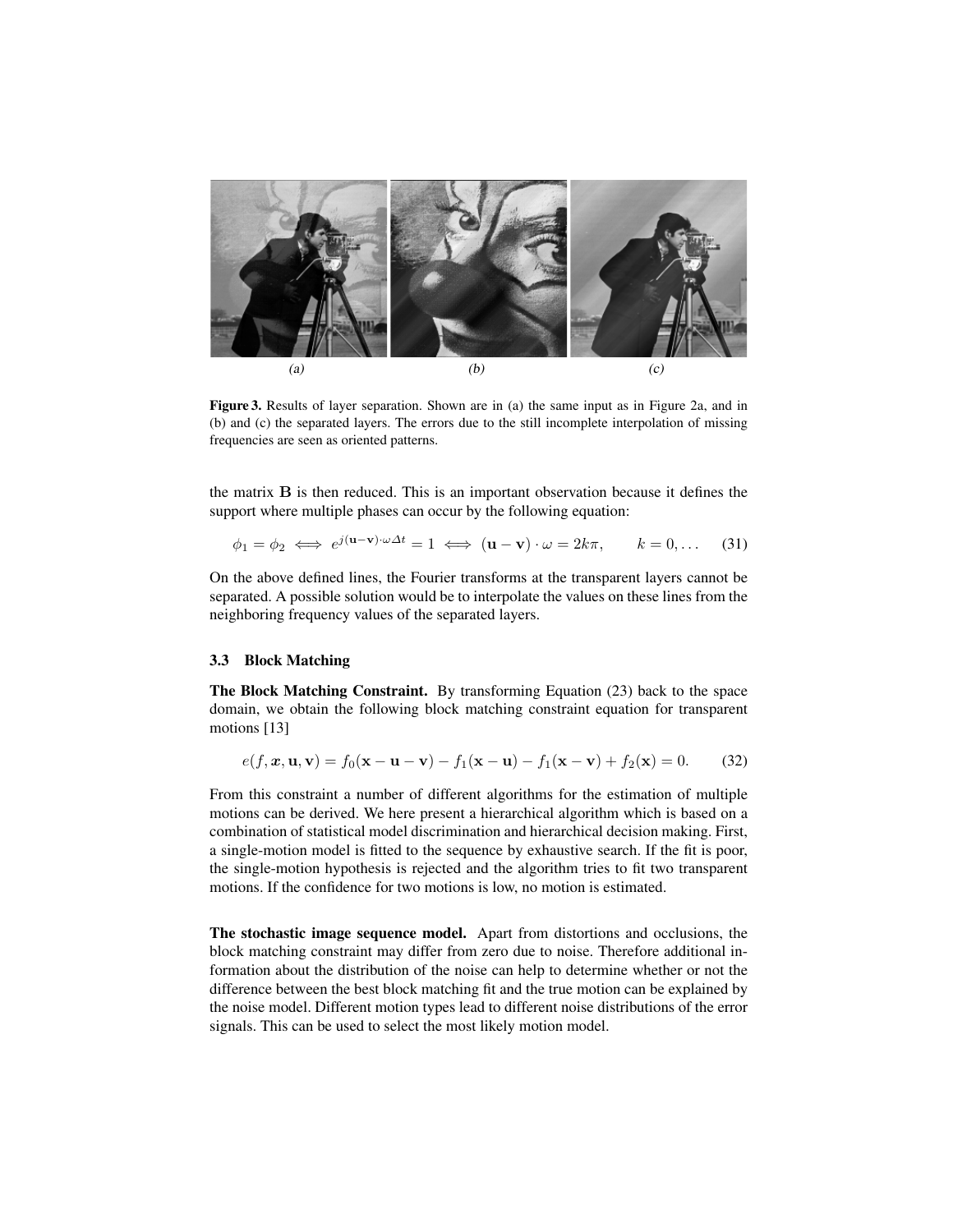We model the observed image intensity at each spatial location and time step as

$$
f_k(\boldsymbol{x}) = \bar{f}_k(\boldsymbol{x}) + \epsilon_k(\boldsymbol{x}), \quad \epsilon_k(\boldsymbol{x}) \sim \mathcal{N}(0, \sigma^2), \quad k = 0, 1, \dots
$$
 (33)

Therefore, from Equation (32) and the noise model, we have

$$
e(f, \mathbf{x}, \mathbf{u}, \mathbf{v}) = e(\bar{f}, \mathbf{x}, \mathbf{u}, \mathbf{v}) + \varepsilon(\mathbf{x}),
$$
\n(34)

where  $\varepsilon(x) = \epsilon_0(x - u - v) - \epsilon_1(x - u) - \epsilon_1(x - v) - \epsilon_2(x)$ . Hence, in case of a perfect match of the transparent motion model, the motion-compensated residual can be modeled as

$$
e(f, \mathbf{x}, \mathbf{u}, \mathbf{v}) = \varepsilon(\mathbf{x}) \sim \mathcal{N}(0, 4\sigma^2). \tag{35}
$$

Consequently, the sum of squared differences over the block (denoted  $BM<sub>2</sub>$ ) obeys the  $\chi^2$  distribution with | $\Omega$ | degrees of freedom, i.e.,

$$
BM_2(\mathbf{x}, \mathbf{u}, \mathbf{v}) = \frac{1}{4\sigma^2} \sum_{\mathbf{y} \in \Omega} e(f, \mathbf{y}, \mathbf{u}, \mathbf{v})^2 \sim \chi^2(|\Omega|),
$$
 (36)

where  $\Omega$  is the set of pixels in the block under consideration and  $|\Omega|$  is the number of elements in  $\Omega$ . A block matching algorithm can be obtained by minimization of the above expression.

If there is only one motion inside  $\Omega$ , i.e.  $f_1(x) = f_0(x - v)$ , the value of

$$
BM_1(\boldsymbol{v}) = \frac{1}{|\Omega|} \sum_{\boldsymbol{x} \in \Omega} (f_1(\boldsymbol{x}) - f_0(\boldsymbol{x} - \boldsymbol{v}))^2
$$
 (37)

will be small for the correct motion vector v. If  $\Omega$  includes two motions, the value  $BM_1$ will be significantly different from zero for any single vector v, because one vector cannot compensate for two motions.

Motion-Model Discrimination. There are several possibilities to find the most likely motion model. To save computation time, we opt for a significance test which allows for a hierarchical estimation of the motion vectors. If we allow a percentage  $\alpha$  of misclassifications, we can derive a threshold  $T_N$  for  $BM_N$ ,  $N = 1, 2$  as follows [23]: let the null-hypothesis  $H_0$  mean that the model of N transparent motions is correct.  $T_N$  is then determined by

$$
prob(BM_N > T_N | H_0) = \alpha.
$$
\n(38)

 $H_0$  is rejected if  $BM_N > T_N$ . The threshold can be obtained from tables of the  $\chi^2$ distribution.

#### 3.4 Experimental Results

Figure 3 shows the separation of a synthetic additive overlaid image sequence. The missing phase shifts were interpolated by averaging the neighboring values. The interpolation errors are visible as oriented structures. A better interpolation method could help to reduce the errors. Figure 4 shows the results of motion estimation by block matching with a  $5 \times 5$  window. Full search has been performed to find the best match according to the confidence test described by Equation (38).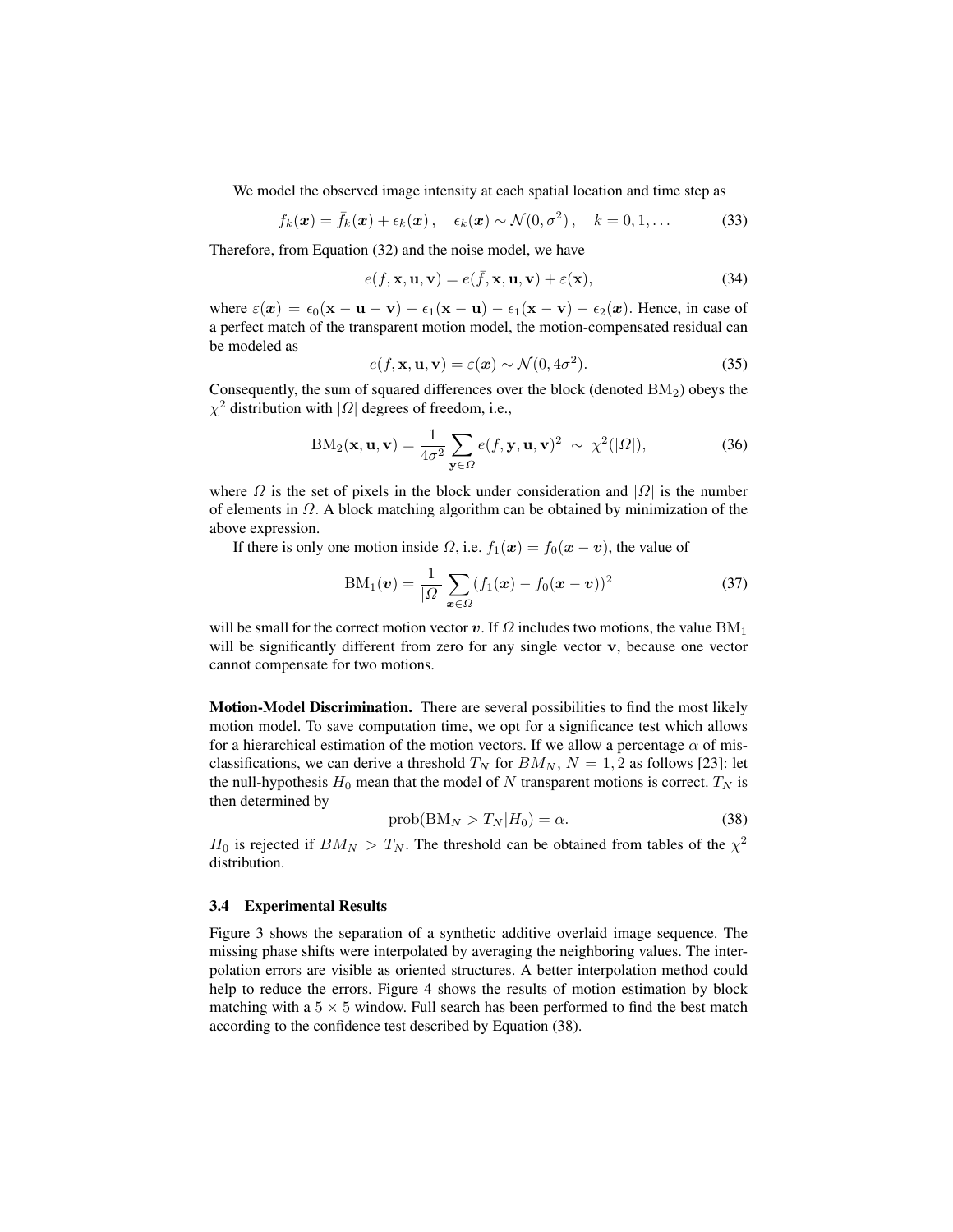

Figure 4. Block matching results. Shown are in (a) the central frame of the same input sequence as in 1a, and in (b) the estimated motion fields. The area corresponding to the transparent object has been depicted in (b) for better visualization.

# 4 Discussion

We have shown how to split the problem of estimating multiple transparent motions into a linear and a nonlinear part. This strategy has allowed us to extend classical but powerful algorithms for the estimation of motion to cases where standard single-motion models would fail. We have thereby reduced the difficulties in estimating multiple transparent motions to well-known difficulties in the standard, single-motion case: noisy images, aperture problem, occlusion, etc. The algorithms have been presented for two transparent motions, but are not limited to only two motions since extensions to more motions are straightforward.

The methods presented for solving the linear part of the problem have particular trade-offs. The structure-tensor method is fast and accurate but usually does not produce dense flows; the phase-based method suffers from windowing and fast Fourier transform artifacts; the regularization approach yields dense flow fields but is slow; and, finally, the block matching algorithm is very robust to noise but rather slow and does normally not yield sub-pixel accuracy.

The method proposed for solving the nonlinear part is the key which makes the overall approach so useful and lets us conclude that the difficulties in the estimation of transparent motion are, in essence, the same as for the estimation of single motions.

Acknowledgment. We gratefully acknowledge support from the *Deutsche Forschungsgemeinschaft* received under Ba 1176/7-2.

### References

1. Badino, H.: A robust approach for ego-motion estimation using a mobile stereo platform. In Jähne, B., Barth, E., Mester, R., Scharr, H., eds.: Complex Motion, Proceedings 1st Int. Workshop, Günzburg, Oct. 12-14. LNCS (2004)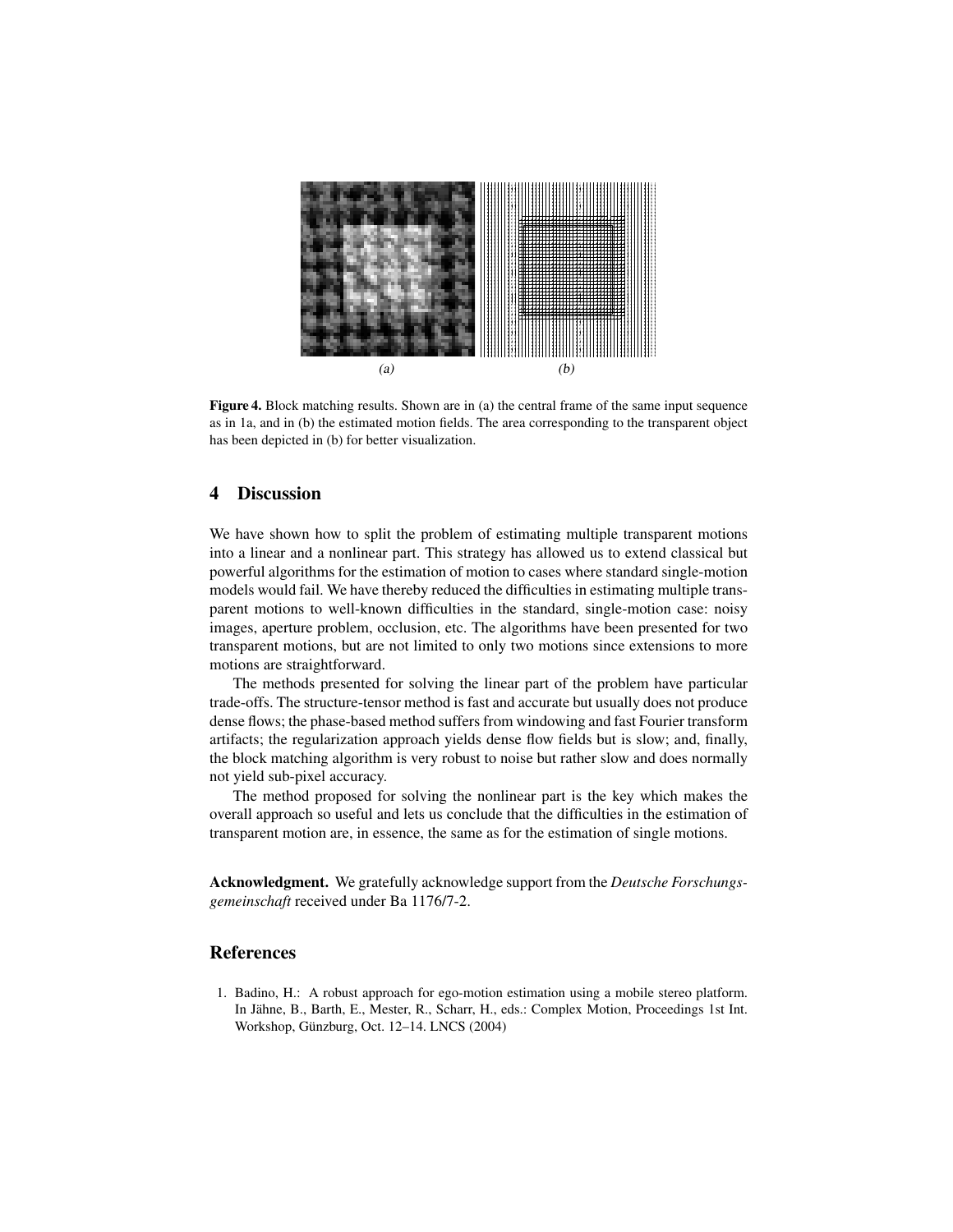- 2. Suhling, M., Arigovindan, M., Jansen, C., Hunziker, P., Unser, M.: Myocardial motion and ¨ strain rate analysis from ultrasound sequences. In Jähne, B., Barth, E., Mester, R., Scharr, H., eds.: Complex Motion, Proceedings 1st Int. Workshop, Günzburg, Oct. 12–14. LNCS (2004)
- 3. Sigal, L., Zhu, Y., Comaniciu, D., Black, M.: Graphical object models for detection and tracking. In Jahne, B., Barth, E., Mester, R., Scharr, H., eds.: Complex Motion, Proceedings ¨ 1st Int. Workshop, Günzburg, Oct. 12-14. LNCS (2004)
- 4. Shizawa, M., Mase, K.: Simultaneous multiple optical flow estimation. In: IEEE Conf. Computer Vision and Pattern Recognition. Volume I., Atlantic City, NJ, IEEE Computer Press (1990) 274–8
- 5. Wang, J.Y.A., Adelson, E.H.: Representing moving images with layers. IEEE Transactions on Image Processing 3 (1994) 625–38
- 6. Darrell, T., Simoncelli, E.: Separation of transparent motion into layers using velocity-tuned mechanisms. Technical Report 244, MIT Media Laboratory (1993)
- 7. Darrell, T., Simoncelli, E.: Nulling filters and the separation of transparent motions. In: IEEE Conf. Computer Vision and Pattern Recognition, New York, IEEE Computer Press (1993) 738–9
- 8. Vernon, D.: Decoupling Fourier components of dynamic image sequences: a theory of signal separation, image segmentation and optical flow estimation. In Burkhardt, H., Neumann, B., eds.: Computer Vision - ECCV'98. Volume 1407/II of LNCS., Springer Verlag (1998) 68–85
- 9. Szeliski, R., Avidan, S., Anandan, P.: Layer extraction from multiple images containing reflections and transparency. In: IEEE Conf. Computer Vision and Pattern Recognition. Volume 1., Hilton Head Island (2000) 246–253
- 10. Anandan, P.: Motion estimation and optical flow computation: a personalized view. Complex Motion, 1st Int. Workshop, Günzburg, Oct. 12–14 (2004) Invited talk.
- 11. Mota, C., Stuke, I., Barth, E.: Analytic solutions for multiple motions. In: Proc. IEEE Int. Conf. Image Processing. Volume II., Thessaloniki, Greece, IEEE Signal Processing Soc. (2001) 917–20
- 12. Mota, C., Dorr, M., Stuke, I., Barth, E.: Categorization of transparent-motion patterns using the projective plane. International Journal of Computer & Information Science 5 (2004) 129–140
- 13. Stuke, I., Aach, T., Barth, E., Mota, C.: Multiple-motion estimation by block-matching using markov random fields. International Journal of Computer & Information Science 5 (2004) 141–152
- 14. Stuke, I., Aach, T., Mota, C., Barth, E.: Estimation of multiple motions: regularization and performance evaluation. In Vasudev, B., Hsing, T.R., Tescher, A.G., Ebrahimi, T., eds.: Image and Video Communications and Processing 2003. Volume 5022 of Proceedings of SPIE. (2003) 75–86
- 15. Cremers, D.: Bayesian approaches to motion-based image and video segmentation. In Jähne, B., Barth, E., Mester, R., Scharr, H., eds.: Complex Motion, Proceedings 1st Int. Workshop, Günzburg, Oct. 12-14. LNCS (2004)
- 16. Nordberg, K., Vikstén, F.: Representation of motion fields and their boundaries. In Jähne, B., Barth, E., Mester, R., Scharr, H., eds.: Complex Motion, Proceedings 1st Int. Workshop, Günzburg, Oct. 12–14. LNCS (2004)
- 17. Horn, B., Schunck, B.: Determining optical flow. Artificial Intelligence 17 (1981) 185–203
- 18. Langley, K., Fleet, D.J.: A logarithmic transformation applied to multiplicative transparencies and motion discontinuities. Opthalmology Physiology and Optics 14 (1994) 441
- 19. Haußecker, H., Spies, H.: Motion. In Jahne, B., Haußecker, H., Geißler, P., eds.: Handbook ¨ of Computer Vision and Applications. Volume 2. Academic Press (1999) 309–96
- 20. Stuke, I., Aach, T., Mota, C., Barth, E.: Linear and regularized solutions for multiple motion. In: Proc. IEEE Int. Conf. Acoustics, Speech and Signal Processing. Volume III., Hong Kong, IEEE Signal Processing Soc. (2003) 157–60